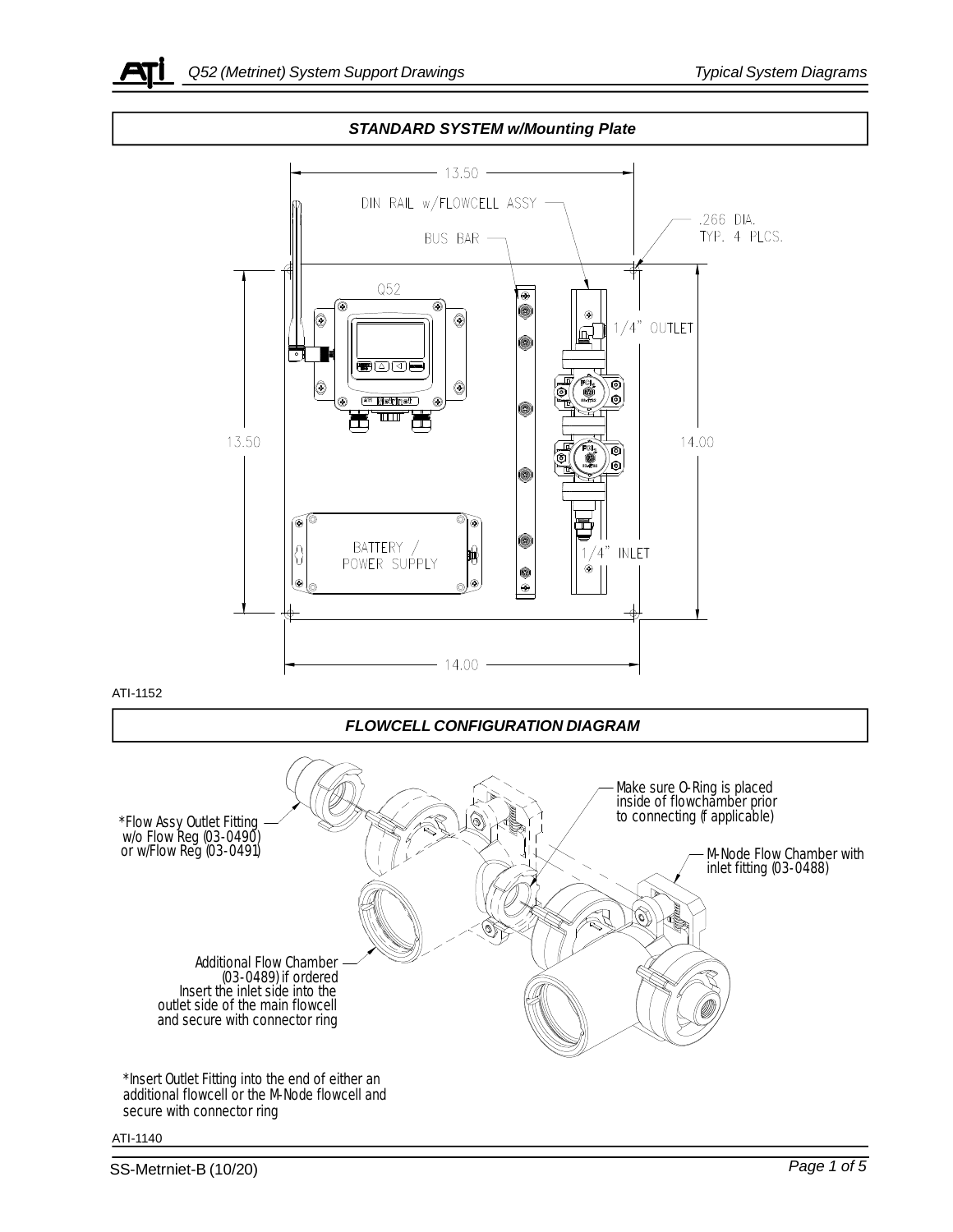





ATI-1145

## *BUS BAR DIMENSIONAL DRAWING*

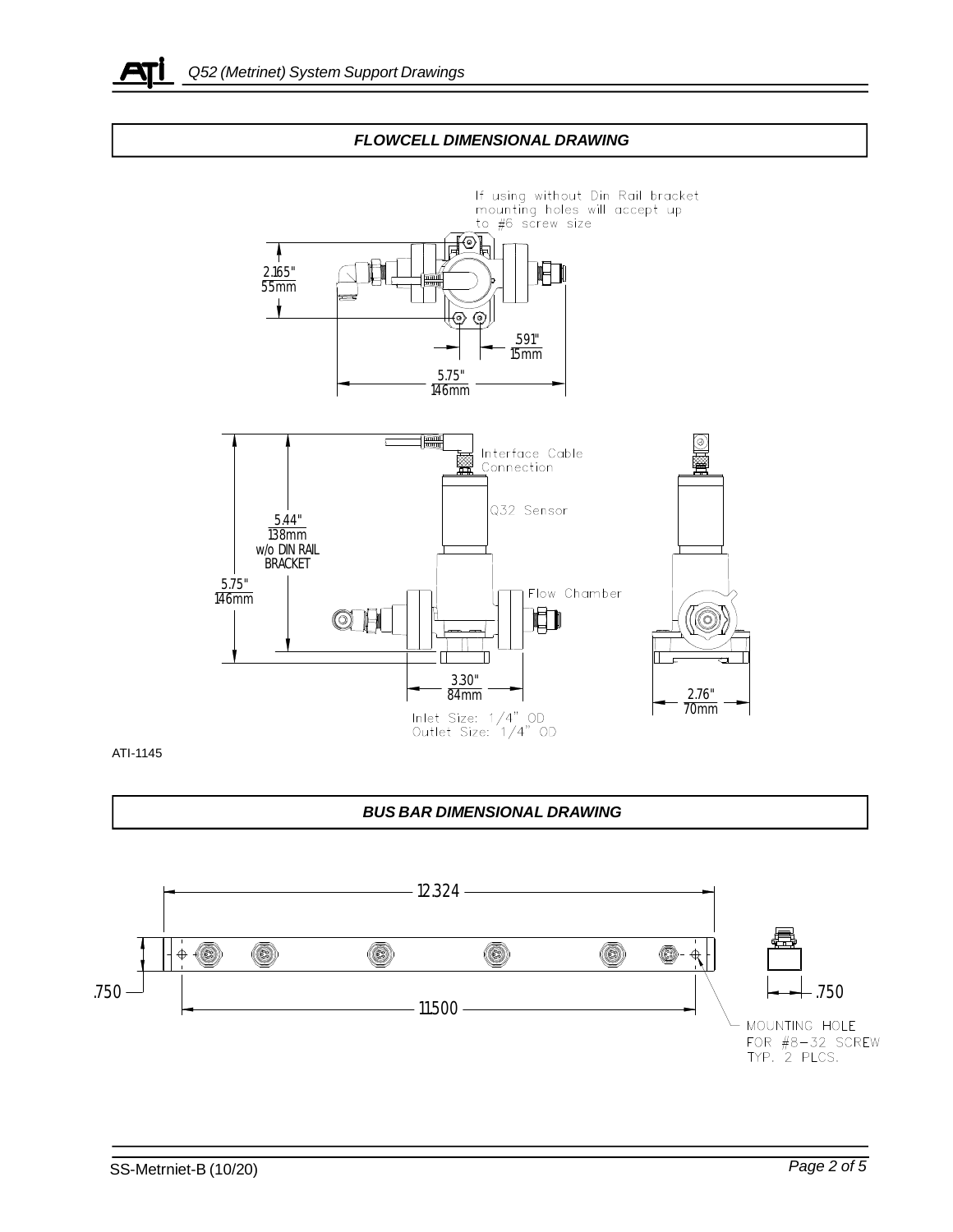## *WALL MOUNTING*



ATI-1033

## *PIPE MOUNTING*

UNIT SHOWN WITHOUT CELLULAR ANTENNA



NOTE: PLATE MAY BE TURNED 90° FOR VERTICAL PIPE MOUNTING

ATI-1034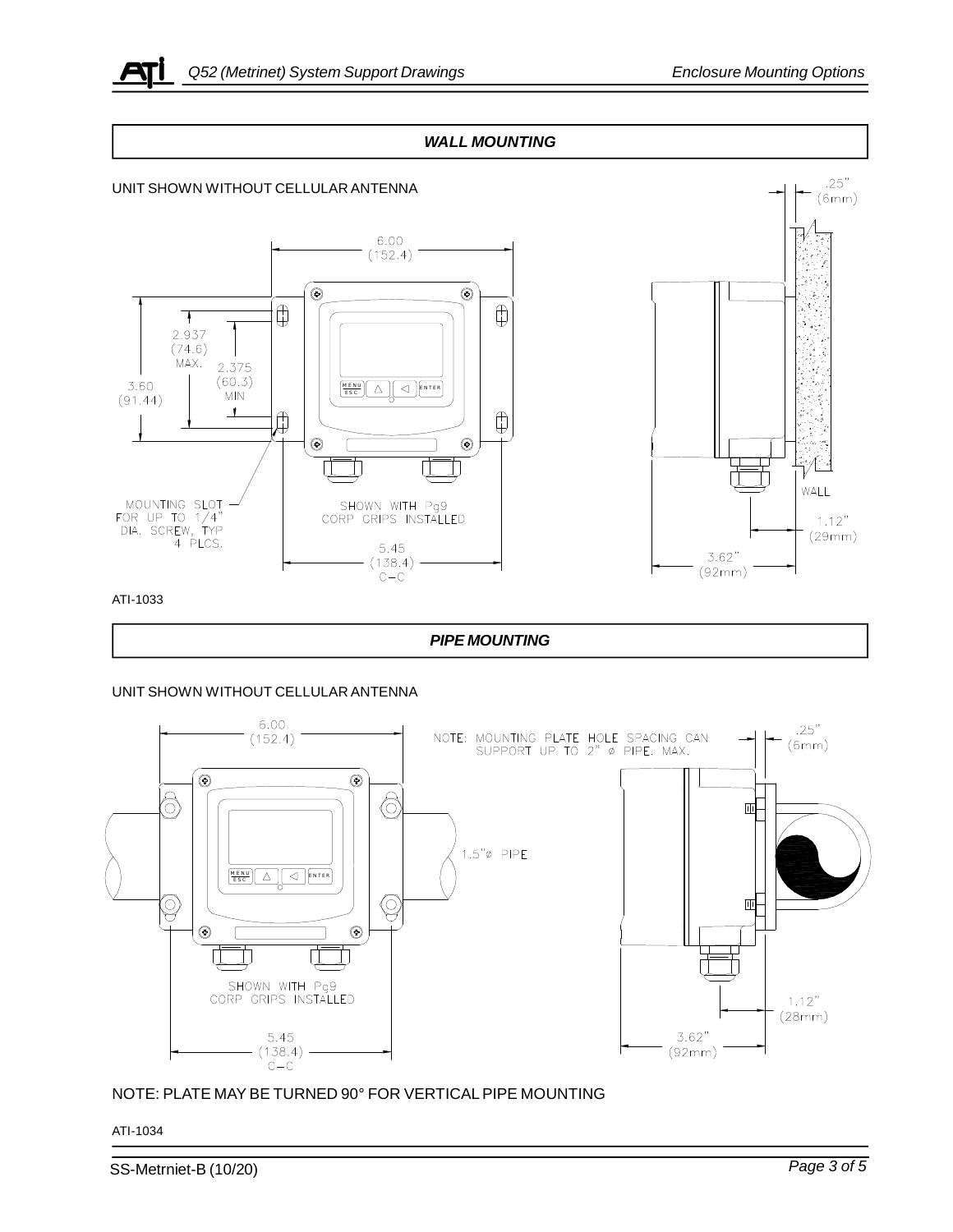